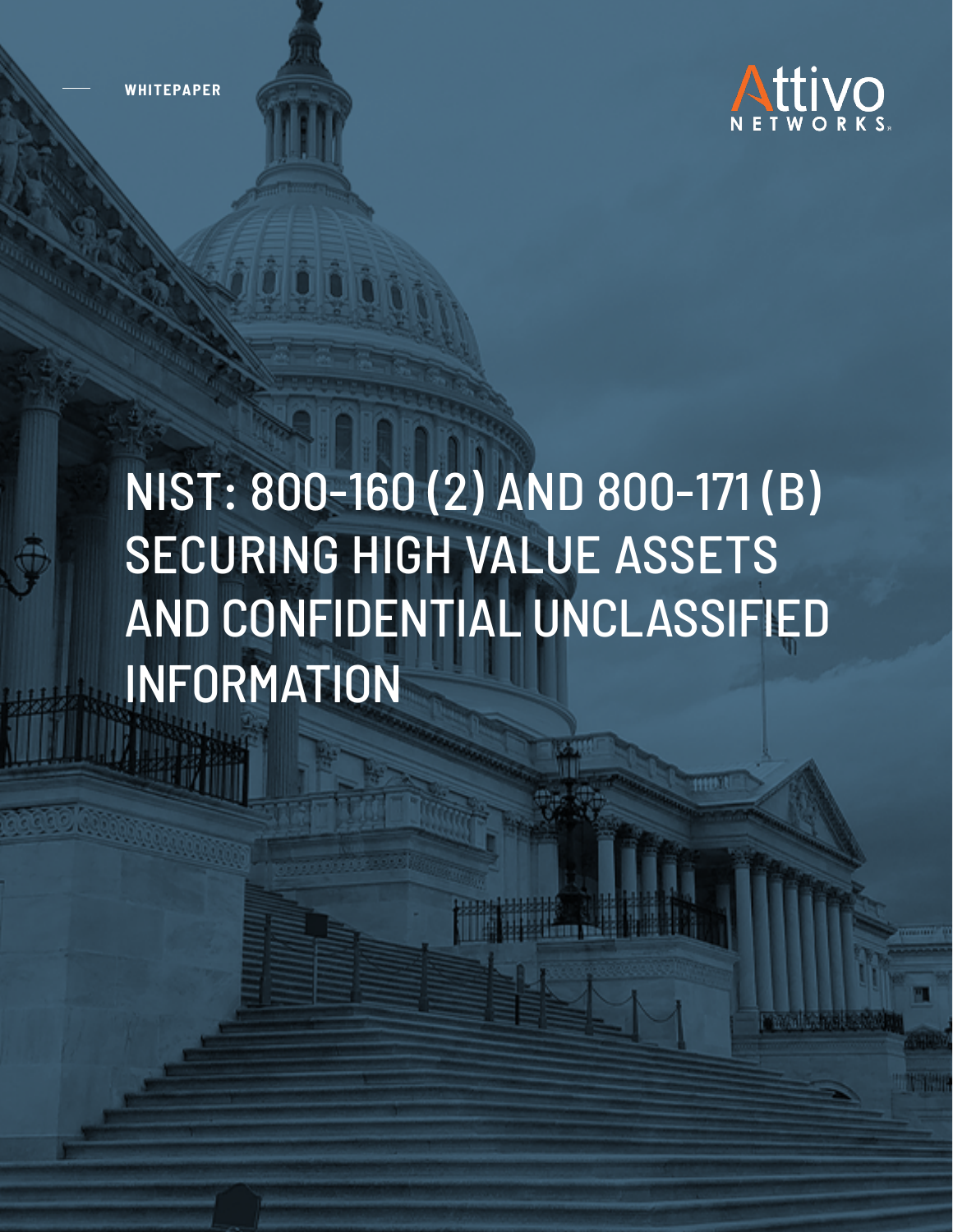## EXECUTIVE SUMMARY

The NIST publications 800-160 Volume 2 $^{\rm 1}$  and 800-172 $^{\rm 2}$  deal with developing cyber-resilient systems and protecting controlled unclassified information in non-federal systems and organizations, respectively. These documents give an organization clear guidance on implementing secure systems from the policy, process, personnel, and technical perspectives. This paper briefly summarizes these NIST publications, introduces deception and concealment technologies, and shows how they fit within the NIST guidelines to support regulatory compliance and enhanced security.

#### NIST 800-160 VOL 2 AND NIST 800-172

NIST 800-160, released November 2016, goes into depth from a systems engineering perspective into how organizations can design, develop, and deploy trustworthy and secure systems that are dependable and resilient against compromise. The document is not a specific "how-to" guide. Instead, NIST 800-160 provides advice on implementing consistent and repeatable security and sets standards for systems engineering best practices.

NIST 800-160 has several notable objectives.

- 1. Create a formalized, disciplined basis for Systems Security Engineering that emphasizes principles, concepts, and activities.
- 2. Promote a standard security development paradigm that applies to any system regardless of size, scope, complexity, or stage in its operational life cycle.
- 3. Demonstrate ways organizations can apply these principles and concepts within the systems engineering process.
- 4. Foster growth in the study, development, and application of secure systems engineering practices.
- 5. Serve as the basis for education and training programs that can evolve into professional assessment criteria and individual certifications.

The security model presented in NIST 800-160 does not focus on specific threats. Instead, the model emphasizes recognizing the consequences of a potential breach, designing to minimize risk, enabling mitigation post-breach, and reducing the damage resulting from the loss of critical assets.

NIST 800-172 focuses on Controlled Unclassified Information (CUI). The National Archives define CUI as "information that requires safeguarding or dissemination controls pursuant to and consistent with applicable law, regulations, and government-wide policies but is not classified under Executive Order 13526 or the Atomic Energy Act, as amended." 3 NIST 800-172 is a subset of requirements defined in NIST 800-53 and applies specifically to CUI shared by the federal government with a non-federal organization or entity. The controls protect this information on non-federal systems from unauthorized disclosure.

- 1 https://csrc.nist.gov/publications/detail/sp/800-160/vol-2/final
- 2 https://csrc.nist.gov/publications/detail/sp/800-172/final
- 3 https://www.archives.gov/cui/about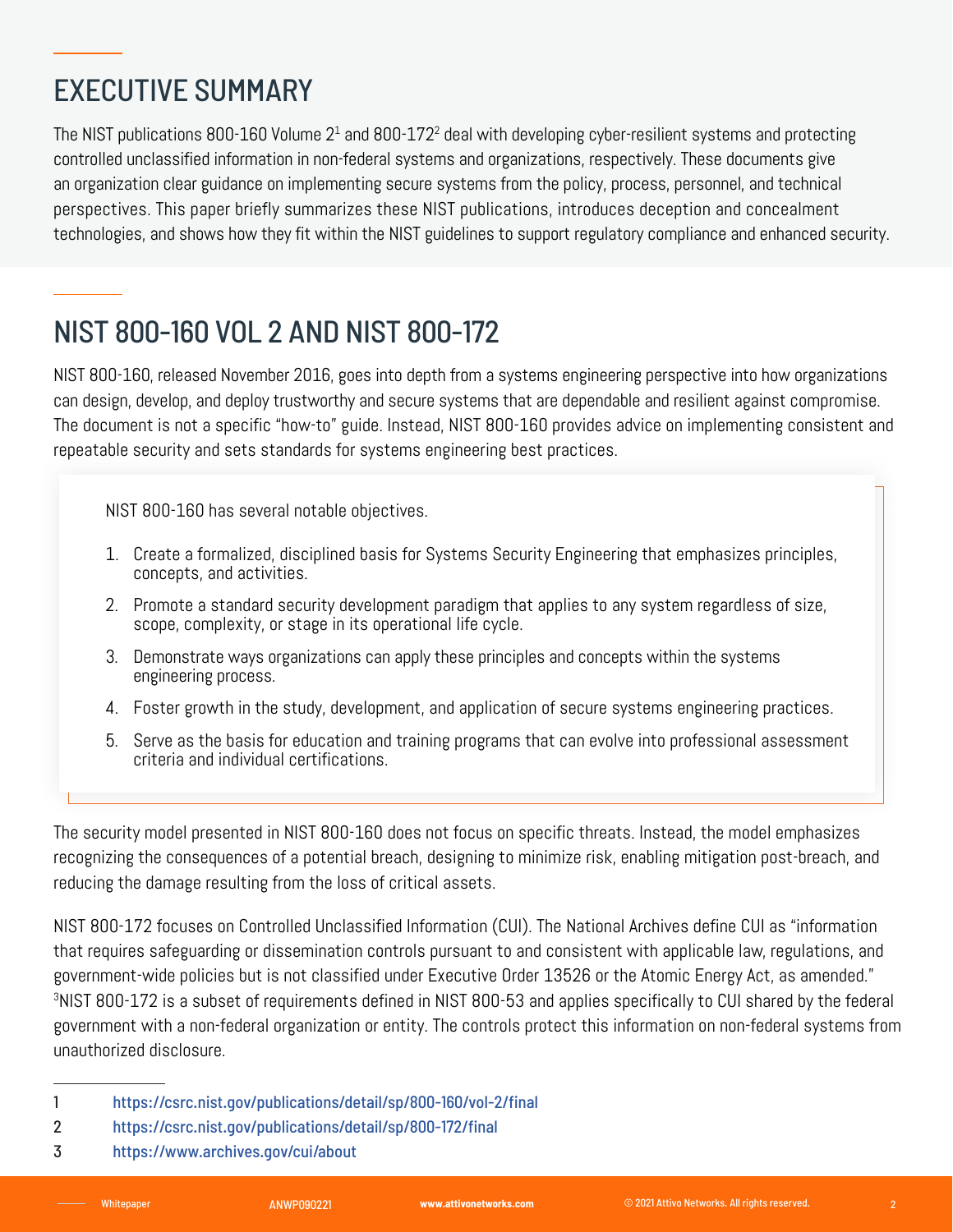Providing a detailed analysis of these NIST documents is beyond the scope of this paper. However, both documents extensively reference using deception techniques within the context of cybersecurity and its particular use as a foil against sophisticated Advanced Persistent Threats (APT). This inclusion clearly shows that deception technology has reached the maturity needed for NIST recognition as an effective and recommended security control.

## INTRODUCTION TO DECEPTION AND CONCEALMENT

Generations have used deception and concealment techniques in hunting, gaming, law enforcement, and the military domains. Adding deception and concealment technology to Defensive Cyber Operations (DCO) changes the status quo in cybersecurity from asymmetry in favor of the attacker to one that favors the defender. These strategies utilize decoy assets, breadcrumbs, and lures while hiding production assets and data to derail attacks and engage attackers. Deceptive assets placed throughout the network and on the endpoints make the entire production environment a trap for adversaries. These deceptive assets mirror-match the production environment, so even a skilled attacker will not recognize them for what they are without actively engaging. By that time, they have already revealed themselves. Meanwhile, concealment technology hides and denies access to sensitive or critical data and accounts to prevent attackers from targeting or compromising them.

Deceptive defenses range between network-, host-, and cloud-based deceptive assets, such as decoy file shares, serverless functions, and similar objects. On the network, deception technology provides decoy computing hosts and networked devices (that accurately reflect the production network environment and are indistinguishable from production assets. A live attacker or automated process can not determine the true nature of the deceptive assets without taking a closer look. The solution immediately detects any active effort to observe these devices or gain, sending a high-fidelity alert to the incident response team.



FIGURE 1: HOW DECEPTION WORKS

Deception and concealment solutions defend the endpoints by placing decoy credentials, hidden file shares mapped to decoy servers, and a range of other deceptive breadcrumbs and lures. These assets deflect an attacker away from the production environment into the deception environment for monitoring and containment. Concealment technology protects sensitive or critical local files, folders, network or cloud mapped shares, removable storage, and credentials stored on endpoints by preventing attackers from enumerating or accessing them. The technology is effective for human attackers and malicious software such as ransomware.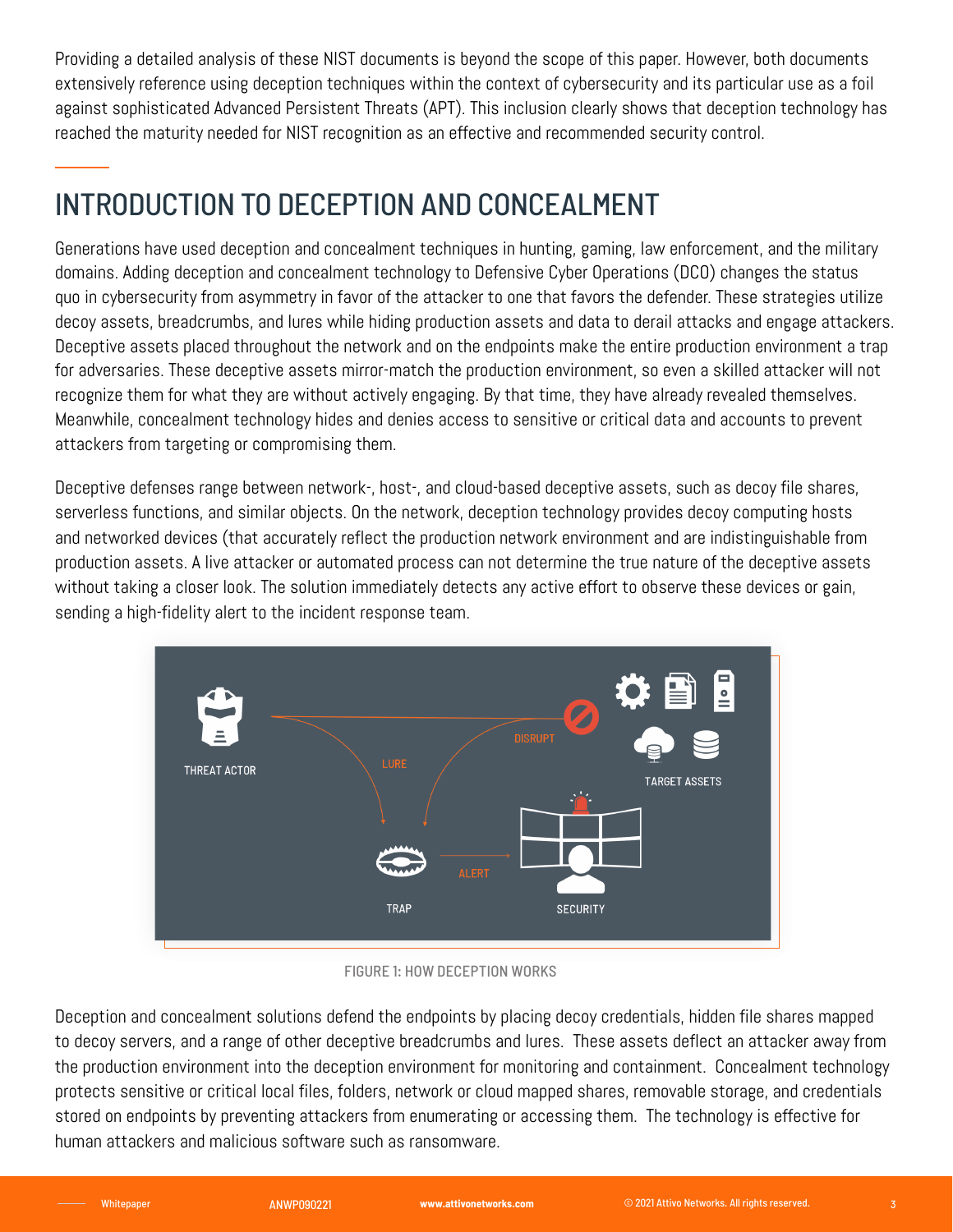For example, when attackers query Active Directory for admin accounts or other intelligence from a compromised system, a host-resident deception and concealment solution can intercept the communication, hide the accurate query results, and return false objects. These results misdirect the attacks away from production systems and to decoys while disrupting attacker intelligence gathering.

Similarly, a ransomware 1.0 attack that encrypts or destroys files on network shares would engage with the deception shares,<sup>4</sup> which identifies the attack and slows it to a crawl, feeding it fake data to keep the attacker occupied in the deception environment. This capability is invaluable for giving the incident response team time to react and contain the infection before it can spread. Meanwhile, the technology is effective against ransomware 2.0 attacks that seek to steal credentials and move laterally to compromise critical systems such as AD servers or production databases. The deception and concealment technologies detect credential theft, lateral movement, privilege escalation, target acquisition, and Active Directory attacks that the ransomware attempts to execute, preventing the attack from finding privileged accounts and objects or targeting critical assets.

In addition to deflecting reconnaissance, credential theft, AD queries, and man-in-the-middle attacks, modern deception and concealment systems can also redirect scans or connection attempts to closed ports and services on endpoints to decoys for engagement. The decoys respond to the attackers, disrupting the attack while alerting the cybersecurity team to the event.

In total, deception and concealment technology makes an attacker's job much more complex and gathers companycentric threat intelligence. It reverses the conventional paradigm, "An attacker only needs to be right once, while the defender needs to be right every time." Now, the attacker must be right every time or risk early detection and removal from the target network. Deception and concealment have proven to be unique resources for leveling the playing field in favor of cyber defenders, who typically are at a significant disadvantage.

#### USING DECEPTION AND CONCEALMENT TO MEET NIST 800-160 VOL 2 AND 800-172 REQUIREMENTS

NIST 800-160 Volume 2 mentions deception multiple times, focusing on its use in against adversarial threats while defining four areas of deception: The Attivo Networks ThreatDefend® platform provides coverage for each of these domains.

• Obfuscation

**Misdirection** 

• Disinformation

• Tainting

The Attivo Networks ThreatDefend® platform provides coverage for each of these domains.

In the context of the NIST document, "Obfuscation" refers to hiding, transforming, or otherwise obfuscating information from an adversary. Host and endpoint deception assets and concealment technologies obscure the apparent threat surface by vastly manipulating how it appears to a threat actor. Attackers will not know which targets are real and which are decoys or lures. Conventional security doctrine has held that "obscurity is not security." However, obfuscation is a valuable defensive tactic, especially when paired with attack interception and redirection while feeding the attacker disinformation to derail their efforts further.

4 Mapped drives that are not normally visible to a user, but are available to automated tools and manual discovery.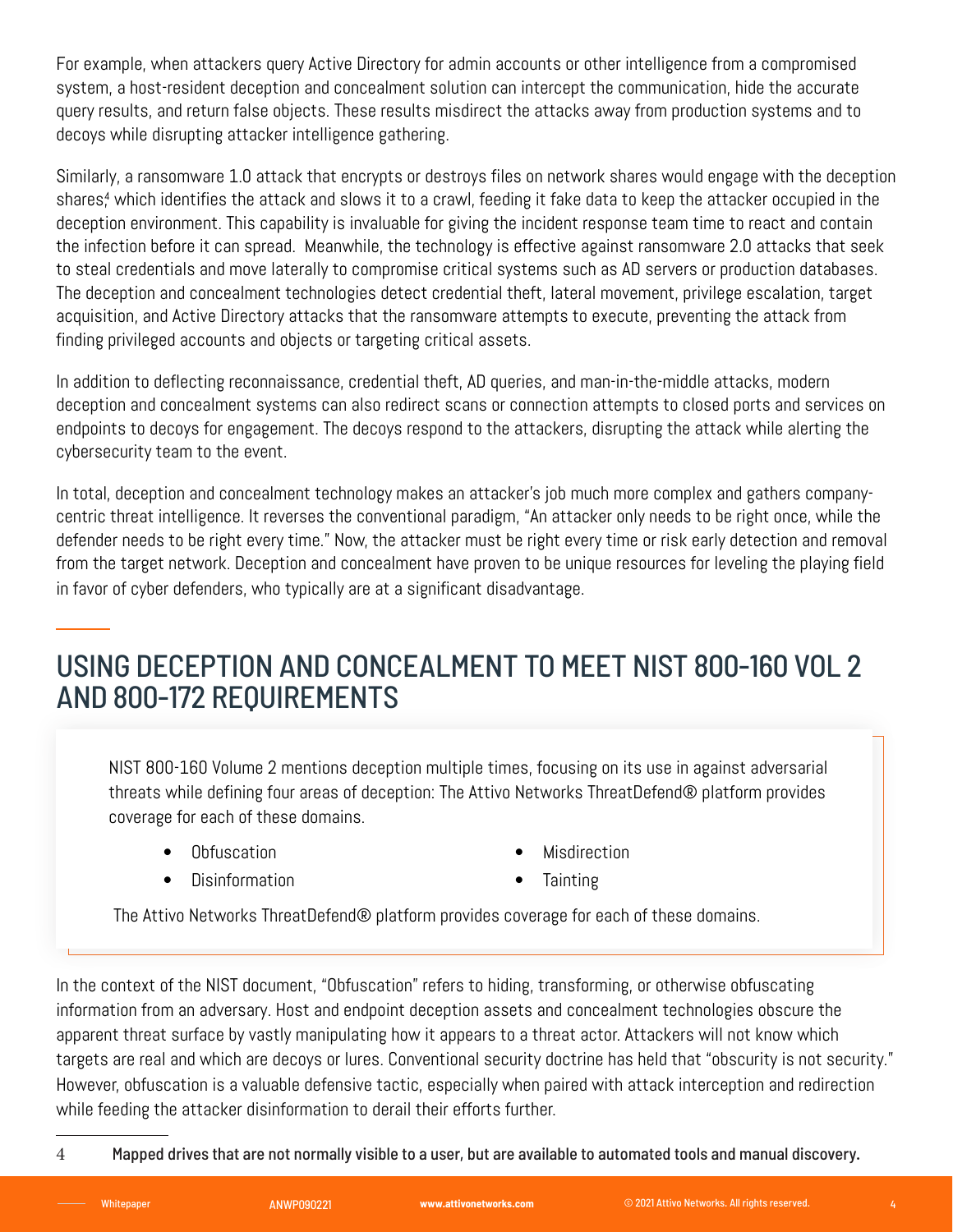"Disinformation" in this context refers to deliberately providing misleading information to an adversary using any of a variety of techniques. One of the methods explicitly mentioned is the introduction of false credentials and tokens into the environment. The ThreatDefend platform achieves this with deceptive credentials and authentication tokens on endpoints, intercepting efforts to enumerate directory controllers and substituting false and misleading credentials. Any usage of these fake credentials quickly sends a high-fidelity alert to the cyber defense teams providing the option to trigger a fully automated response.

NIST defines "Misdirection" as maintaining deception resources or environments and directing an adversary to those resources or environments. This capability is a core function of the ThreatDefend platform. It creates and maintains a comprehensive set of decoy systems (computers, IoT, telecom, SCADA, etc.) indistinguishable from other assets in the production environment. These capabilities closely interrelate with disinformation functions that a threat actor away from the production assets into the deception environment.

Finally, "Tainting" involves embedding covert capabilities into resources. The ThreatDefend platform integrates deceptive elements into otherwise regular services or assets, such as adding entries into an organization's DNS and network caches that point to deceptive assets and hosts. These entries increase the perceived authenticity of decoy systems while giving an attacker potential targets that are themselves traps. Another example of tainting is the process of embedding carefully crafted beacons into a variety of commonly encountered file types (office documents, etc.) and strategically distributing them as deceptive targets of opportunity for data exfiltration or insider threat actors. The embedded beacons serve as a "phone home" capability that immediately identifies when anyone opens one of these "decoy documents" and can provide GeoIP information for context.<sup>5</sup> Tainting can also affect attacks on Active Directory by intercepting their queries and feeding back information that directs them into the deception environment, feeding them misinformation that slows and misdirects their attack activity.

The ThreatDefend platform allows an organization to address each of the recommendations outlined in NIST 800-160 Volume 2, providing additional security measures that let an organization meet compliance while reinforcing the rest of its security stack.

NIST 800-160 deals with systems engineering, while NIST 800-172 deals specifically with protecting controlled unclassified information (CUI) held on non-federal systems. Like NIST 800-160, it makes specific reference to using deception as a method to meet the goal of safeguarding CUI on relevant systems. NIST 800-172 3.13.3e specially deals with employing "technical and procedural means to confuse and mislead adversaries through a combination of misdirecting, tainting, or disinformation."6

This document describes the same methods and goals for deception detailed in NIST 800-160 Volume 2. It includes a reference to that publication to provide guidance on developing cyber-resilient systems and system components. This similarity also means that a solution such as the Attivo Networks ThreatDefend platform lets an organization meet the requirements in both publications.

<sup>5</sup> GeoIP information received from outside a known environment may not be reliable.

<sup>6</sup> https://nvlpubs.nist.gov/nistpubs/SpecialPublications/NIST.SP.800-172.pdf#page=36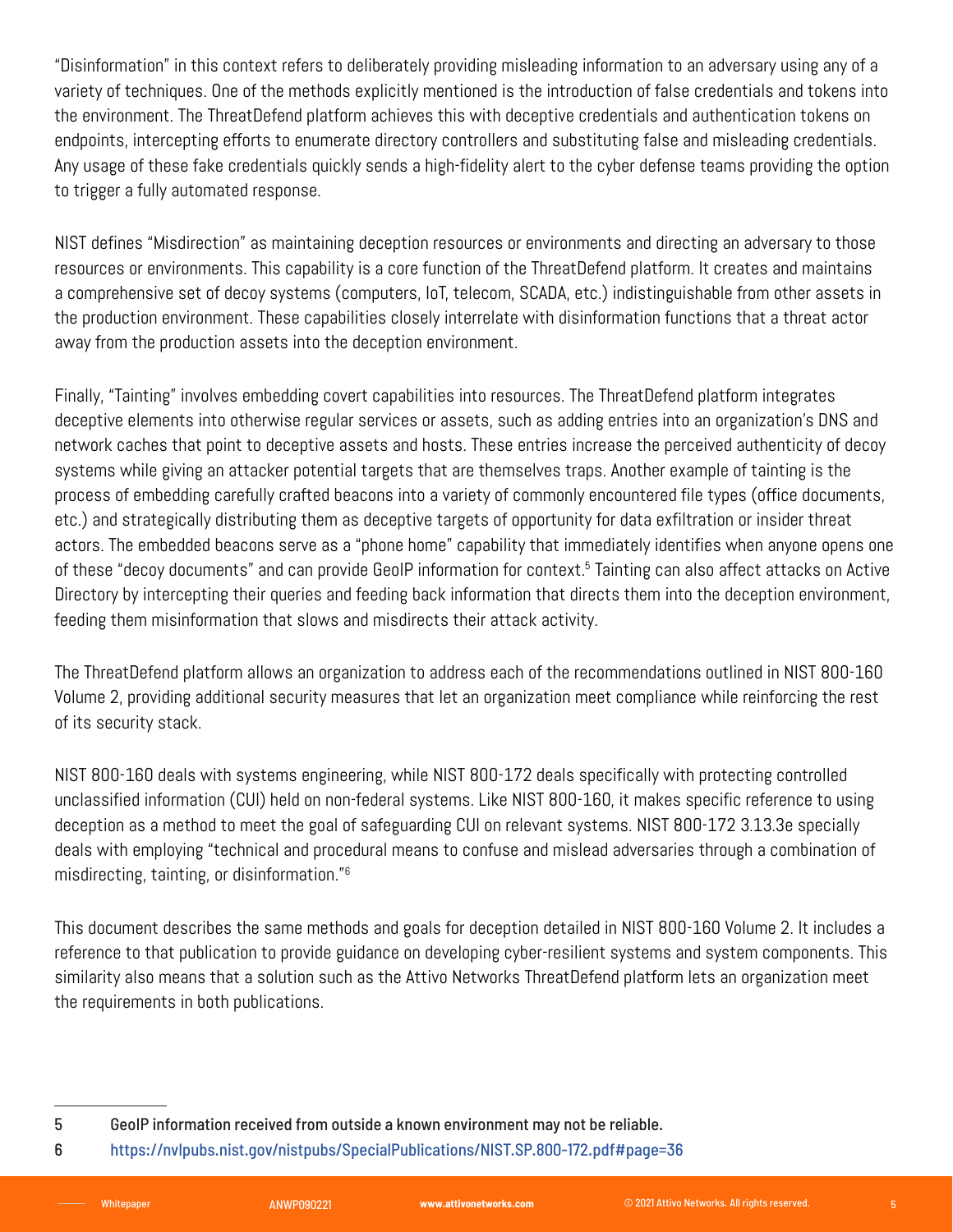The following table lists Attivo coverage maps based on NIST 800-160 and 800-172 requirements for the listed MITRE ATT&CK techniques.

| F-3 Reconnaissance                                               | F-4 Resource Development          | F-5 Initial Access                                    | F-6 Execution                                          | F-7 Persistence                                        | F-8 Privilege Escalation                                | F-9 Defense Evasion                                                 |
|------------------------------------------------------------------|-----------------------------------|-------------------------------------------------------|--------------------------------------------------------|--------------------------------------------------------|---------------------------------------------------------|---------------------------------------------------------------------|
|                                                                  |                                   |                                                       | <b>Command and Scripting Interpreter</b>               |                                                        | Abuse Eleveation Control Mechanism                      | Abuse Eleveation Control Mechanism                                  |
| <b>Active Scanning (T1595)</b>                                   | Acquire Infrastructure (T1583)    | Drive-by Compromise (T1189)                           | (T1059)                                                | <b>Account Manipulation (T1098)</b>                    | (T1548)                                                 | (T1548)                                                             |
| <b>Gather Victim Host Information</b><br>(T1592)                 | Compromise Accounts (T1586)       | <b>Exploit Public Facing Application</b><br>(T1190)   | <b>Container Adminsitration Command</b><br>(T1609)     | <b>BITS Jobs (T1197)</b>                               | <b>Access Token Manipulation (T1134)</b>                | <b>Access Token Manipulation (T1134)</b>                            |
| <b>Gather Victim Identity Information</b><br>(T1589)             | Compromise Infrastructure (T1584) | External Remote Services (T1133)                      | Deploy Container (T1610)                               | <b>Boot or Logon Autstart Execution</b><br>(T1547)     | <b>Boot or Logon Autostart Execution</b><br>(T1547)     | <b>BITS Jobs (T1197)</b>                                            |
| <b>Gather Victim Network Information</b><br>(T1590)              | Develop Capabilities (1587)       | <b>Hardware Addtions (T1200)</b>                      | <b>Exploitation for Client Execution</b><br>(T1203)    | <b>Boot or Logon Initialization Scritps</b><br>(T1037) | <b>Boot or Logon Initialization Scritps</b><br>(T1037)  | Build Image on Host (1612)                                          |
| Gather Victim Org Information (T1591) Establish Accounts (T1585) |                                   | Phishing (T1566)                                      | <b>Inter-Process Communication (T1559)</b>             | <b>Broswer Extensions (T1176)</b>                      | <b>Create or Modify System Process</b><br>(T1543)       | Deobfuscate/Decode Files or<br><b>Information (T1140)</b>           |
| Phishing for Information (T1598)                                 | Obtain Capabilities (T1588)       | <b>Replication Through Removable</b><br>Media (T1091) | Native API (T1106)                                     | Compromise Client Software Binary<br>(T1554)           | Escape to Host (T1611)                                  | Deploy Containter (T1610)                                           |
| <b>Search Closed Sources (T1597)</b>                             | Stage Capabilities (T1608)        | Supply Chain Compromise (T1195)                       | Scheduled Task/Job (T1053)                             | Create Account (T1136)                                 | <b>Event Triggered Execution (T1546)</b>                | Direct Volume Access (T1006)                                        |
| <b>Search Open Techical Database</b><br>(T1596)                  | Supply Chain Compromse (CM1162)   | Trusted Relationship (T1199)                          | <b>Shared Modules (T1129)</b>                          | <b>Create or Modify System Process</b><br>(T1543)      | <b>Exploitation for Privilege Escalation</b><br>(T1068) | <b>Execution Guardrails (T1480)</b>                                 |
| <b>Search Open Websites or Domains</b><br>(T1593)                |                                   | <b>Valid Accounts (T1078)</b>                         | Software Deployment Tools (T1072)                      | <b>Event Triggered Execution (T1546)</b>               | <b>Group Policy Modification (T1484)</b>                | <b>Exploitation for Defense Evasion</b><br>(T1211)                  |
| <b>Search Victim-Owned Websites</b><br>(T1594)                   |                                   |                                                       | <b>System Services (T1569)</b>                         | External Remote Services (T1133)                       | <b>Hijack Execution Flow (T1574)</b>                    | <b>File and Director Permissions</b><br><b>Modification (T1222)</b> |
|                                                                  |                                   |                                                       | <b>Windows Management</b><br>Instrustmentation (T1047) | Hijack Execution Flow (T1574)                          | Process Injection (T1055)                               | <b>Group Policy Modification (T1484)</b>                            |
|                                                                  |                                   |                                                       |                                                        | Implant Container Image (T1525)                        | Scheduled Task/Job (T1053)                              | Hide Artifacts (T1564)                                              |
|                                                                  |                                   |                                                       |                                                        | Office Application Startup (T1137)                     | <b>Valid Accounts (T1078)</b>                           | <b>Hijack Execution Flow (T1574)</b>                                |
|                                                                  |                                   |                                                       |                                                        | Pre-OS Boot (T1542)                                    |                                                         | <b>Impair Defenses (T1562)</b>                                      |
|                                                                  |                                   |                                                       |                                                        | Scheduled Task/Job (T1053)                             |                                                         | Indicator Removal on Host (T1070)                                   |
|                                                                  |                                   |                                                       |                                                        | Server Software Component (T1505)                      |                                                         | <b>Indirect Command Execution (T1202)</b>                           |
|                                                                  |                                   |                                                       |                                                        | Traffic Signaling (T1205)                              |                                                         | Masquerading (T1036)                                                |
|                                                                  |                                   |                                                       |                                                        | Valid Accounts (T1078)                                 |                                                         | <b>Modify Authentication Process (T1556)</b>                        |
|                                                                  |                                   |                                                       |                                                        |                                                        |                                                         | Modify Cloud Compute Infrastructure<br>(T1578)                      |
|                                                                  |                                   |                                                       |                                                        |                                                        |                                                         |                                                                     |

Obfuscated Files of Information (T1027) Pre-OS Boot (T1542) Process Injection (T1055) Rogue Domain Controller (T1207) Rootkit (T1014) Signed Binary Proxy Execution (T1218) Signed Script Proxy Execution (T1216) Subvert Trust Controls (T1533) Template Injection (T1221) Traffic Signaling (T1205) Trusted Developer Utilities Proxy Execution (T1127) Unused/Unsupported Cloud Regions

Modify Registry (T1112) Modify System Image (T1601) Network Boundary Bridging (T1599)

(T1535) Use Alternate Authentication Material (T1550) Valid Accounts (T1078) Virtualization/Sandbox Evasion (T1497) Weak Encryption (T1600) XSL Script Processing (T1220)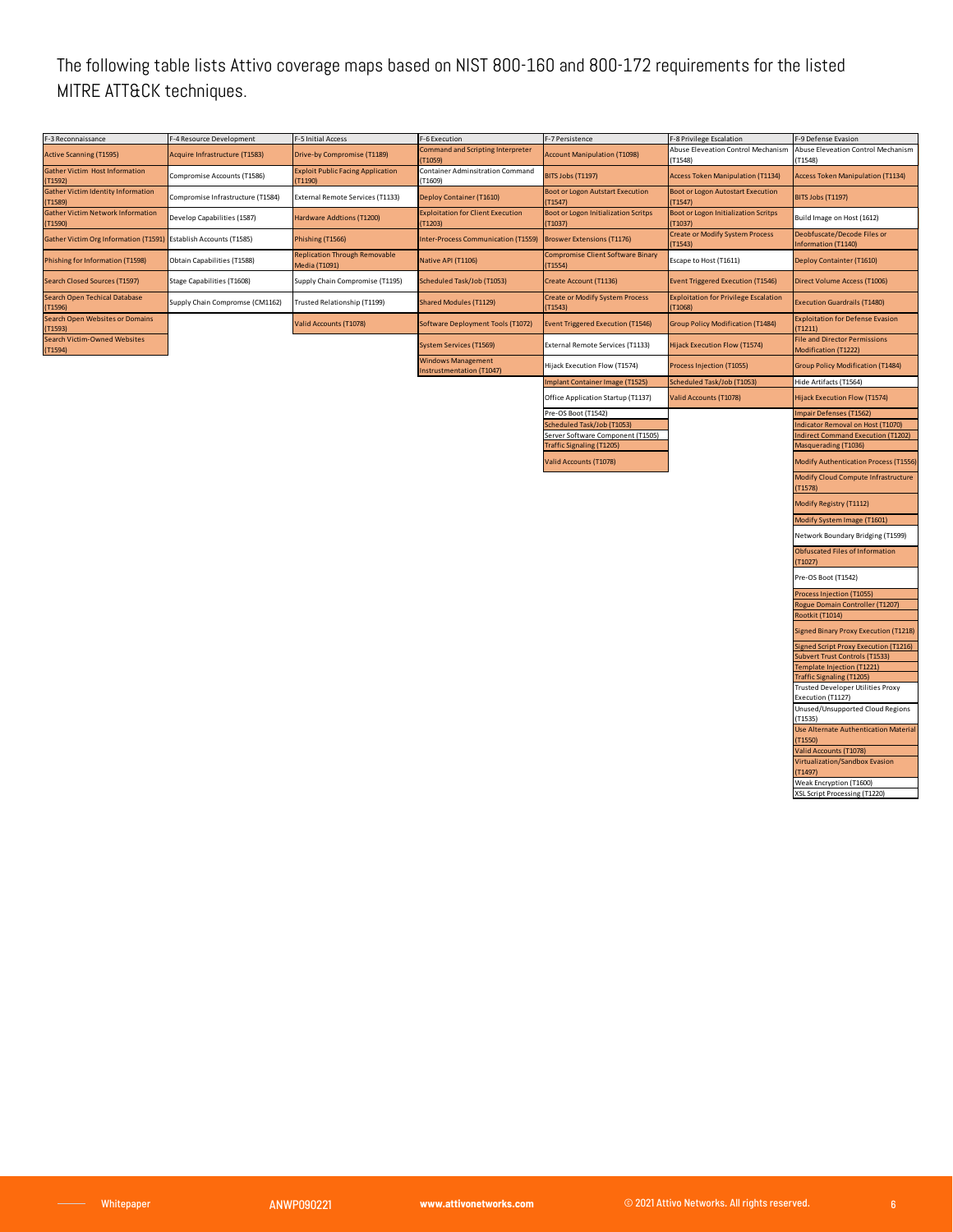| F-10 Credential Access                                                  | F-11 Discovery                                                      | F-12 Lateral Movement                                        | F-13 Collection                               | F-14 Command and Control                         | F-15 Exfiltration                                               | F-16 Impact                               |
|-------------------------------------------------------------------------|---------------------------------------------------------------------|--------------------------------------------------------------|-----------------------------------------------|--------------------------------------------------|-----------------------------------------------------------------|-------------------------------------------|
| Brute Force (T1110)                                                     | <b>Account Discovery (T1087)</b>                                    | <b>Exploitation of Remote Services</b><br>[T1210]            | <b>Archive Collected Data (T1560)</b>         | Application Layer Protocol (T1071)               | <b>Automated Exfiltration (T1020)</b>                           | Account Access Removal (T1531)            |
| <b>Credentials from Password Stores</b><br>(T1555)                      | Application Window Discovery (T1010) Internal Spear-Phising (T1534) |                                                              | Audio Capture (T1123)                         | Communication Through Removable<br>Media (T1092) | Data Transfer Size Limits (T1030)                               | Data Destruction (T1485)                  |
| <b>Exploitation for Crendential Access</b><br>(T1212)                   | Browser Bookmark Discovery (T1217)                                  | Lateral Trool Transfer (T1570)                               | <b>Automated Collection (T1119)</b>           | Data Encoding (T1132)                            | <b>Exfiltration Over Alternative Protocol</b><br>(T1048)        | Data Encrypted for Impact (T1486)         |
| <b>Forced Authentication (T1187)</b>                                    | Cloud Infrastructure Discovery (T1580                               | <b>Remote Service Session Hijacking</b><br>T1563)            | Clipboard Data (T1115)                        | Data Obfuscation (T1001)                         | Exfiltration Over C2 Channel (T1041)                            | Data Manipulation (T1565)                 |
| Input Capture (T1056)                                                   | Cloud Service Dashboard (T1538)                                     | Remote Services (T1021)                                      | Data from Cloud Storage Object<br>(T1530)     | <b>Dynamic Resolution (T1568)</b>                | <b>Exfiltration Over Other Network</b><br><b>Medium (T1011)</b> | Defacement (T1491)                        |
| Man-in-the-Middle (T1557)                                               | Cloud Service Discovery (T1526)                                     | <b>Replication Through Removable</b><br><b>Media (T1091)</b> | Data from Configuration Repository<br>(T1602) | Encrypted Channel (T1573)                        | <b>Exfiltration over Physical Medium</b><br>(T1052)             | Disk Wipe (T1561)                         |
| <b>Modify Authentication Process (T1556</b>                             | <b>Container and Resource Discovery</b><br>(T1613)                  | Software Deployment Tools (T1072)                            | Data from Information Repositories<br>T1213)  | <b>Fallback Channels (T1008)</b>                 | Exfiltration Over Web Service (T1567)                           | <b>Endpoint Denial of Service (T1499)</b> |
| <b>Network Sniffing (T1040)</b>                                         | Domain Trust Discovery (T1482)                                      | <b>Taint Shared Content (T1080)</b>                          | Data from Local System (T1005)                | Ingress Tool Transfer (T1105)                    | <b>Scheduled Transfer (T1029)</b>                               | Firmware Corruption (T1495)               |
| OS Credential Dumping (T1003)                                           | File and Directory Discovery (T1083)                                | Use Alternate Authentication Materia<br>(T1550)              | Data from Shared Network Drive<br>T1039)      | Multi-Stage Channels (T1104)                     | <b>Transfer Data to Cloud Account (T1537)</b>                   | Inhibit System Recovery (T1490)           |
| Steal Application Access Token (T1528) Network Service Scanning (T1046) |                                                                     |                                                              | Data from Removable Media (T1025)             | Non-Application Layer Protocol<br>(T1095)        |                                                                 | Network Denial of Service (T1498)         |
| Steal of Forge Kerberos Tickets (T1558) Network Share Discovery (T1135) |                                                                     |                                                              | Data Staged (T1074)                           | Non-Standard Port (T1571)                        |                                                                 | Resource Hijacking (T1496)                |
| Steal Web Session Cookie (T1539)                                        | Network Sniffing (T1040)                                            |                                                              | <b>Email Collection (T1114)</b>               | Proxy (T1090)                                    |                                                                 | Service Stop (T1489)                      |
| Two-Factor Authentication<br>Interception (T1111)                       | Password Policy Discovery (T1201)                                   |                                                              | Input Capture (T1056)                         | Remote Access Software (T1219)                   |                                                                 | System Shutdown/Reboot (T1529)            |
| <b>Unsecured Credentials (T1552)</b>                                    | Peripheral Device Discovery (T1120)                                 |                                                              | Man-in-the-Browser (T1185)                    | <b>Traffic Signaling (T1205)</b>                 |                                                                 |                                           |
|                                                                         | Permission Group Discovery (T1069)                                  |                                                              | Man-in-the-Middle (T1557)                     | Web Service (T1102)                              |                                                                 |                                           |
|                                                                         | Process Discovery (T1057)                                           |                                                              | Screen Capture (T1113)                        |                                                  |                                                                 |                                           |
|                                                                         | Query Registry (T1012)                                              |                                                              | Video Capture (T1125)                         |                                                  |                                                                 |                                           |
|                                                                         | <b>Remote System Discovery (T1018)</b>                              |                                                              |                                               |                                                  |                                                                 |                                           |

Remote System Discovery (T1018) Software Discovery (T1518) System Information Discovery (T1082) System Local Discovery (T1614) System Network Configuration Discovery (T1016) System Network Connections Discovery (T1049) System Owner/User Discovery (T1033)

System Service Discovery (T1007) System Time Discovery (T1124)

 $\sim 10^6$